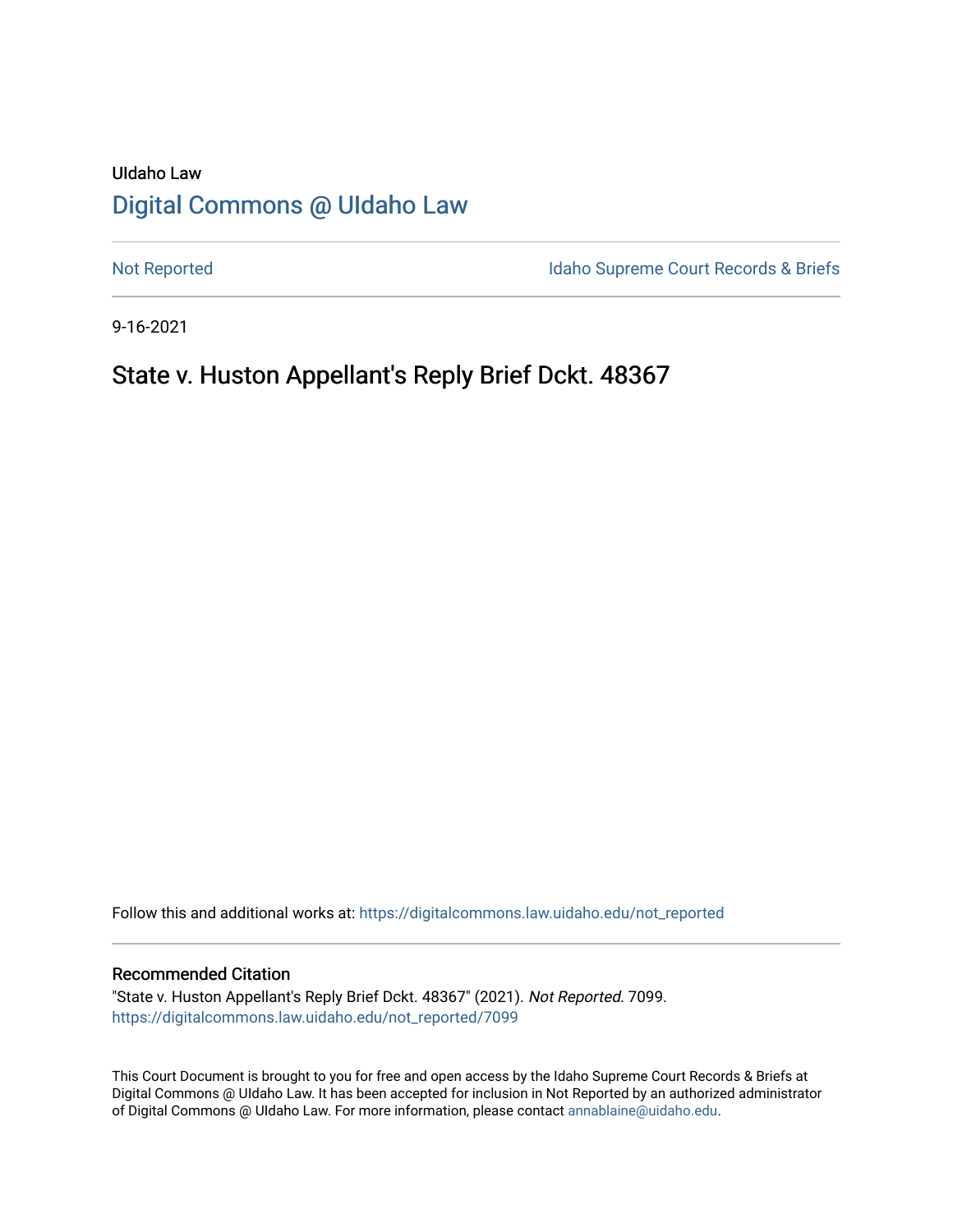Electronically Filed 9/16/2021 11:27 AM Idaho Supreme Court Melanie Gagnepain, Clerk of the Court By: Brad Thies, Deputy Clerk

### **IN THE SUPREME COURT OF THE STATE OF IDAHO**

| <b>STATE OF IDAHO,</b> |                            |
|------------------------|----------------------------|
|                        | No. 48367-2020             |
| Plaintiff-Appellant,   |                            |
|                        | <b>Gem County Case No.</b> |
| $\mathbf{v}$ .         | CR23-19-182                |
|                        |                            |
| DACE S. HUSTON,        |                            |
|                        |                            |
| Defendant-Respondent.  |                            |
|                        |                            |

### **REPLY BRIEF OF APPELLANT** \_\_\_\_\_\_\_\_\_\_\_\_\_\_\_\_\_\_\_\_\_\_\_\_

\_\_\_\_\_\_\_\_\_\_\_\_\_\_\_\_\_\_\_\_\_\_\_\_

### **APPEAL FROM THE DISTRICT COURT OF THE THIRD JUDICIAL DISTRICT OF THE STATE OF IDAHO, IN AND FOR THE COUNTY OF GEM**

\_\_\_\_\_\_\_\_\_\_\_\_\_\_\_\_\_\_\_\_\_\_\_\_

**HONORABLE TYLER D. SMITH, Magistrate Judge HONORABLE D. DUFF McKEE, District Judge**

\_\_\_\_\_\_\_\_\_\_\_\_\_\_\_\_\_\_\_\_\_\_\_\_

**LAWRENCE G. WASDEN Attorney General State of Idaho**

**MARK A. KUBINSKI Deputy Attorney General Chief, Criminal Law Division**

**ANDREW V. WAKE Deputy Attorney General Criminal Law Division P. O. Box 83720 Boise, Idaho 83720-0010 (208) 334-4534 E-mail: ecf@ag.idaho.gov** 

**ATTORNEYS FOR PLAINTIFF-APPELLANT** **MARK P. COONTS Gem County Public Defender 323 E. Main St. Emmett, Idaho 83617 (208) 365-4548 E-mail: gempublicdefender@gmail.com**

**ATTORNEY FOR DEFENDANT-RESPONDENT**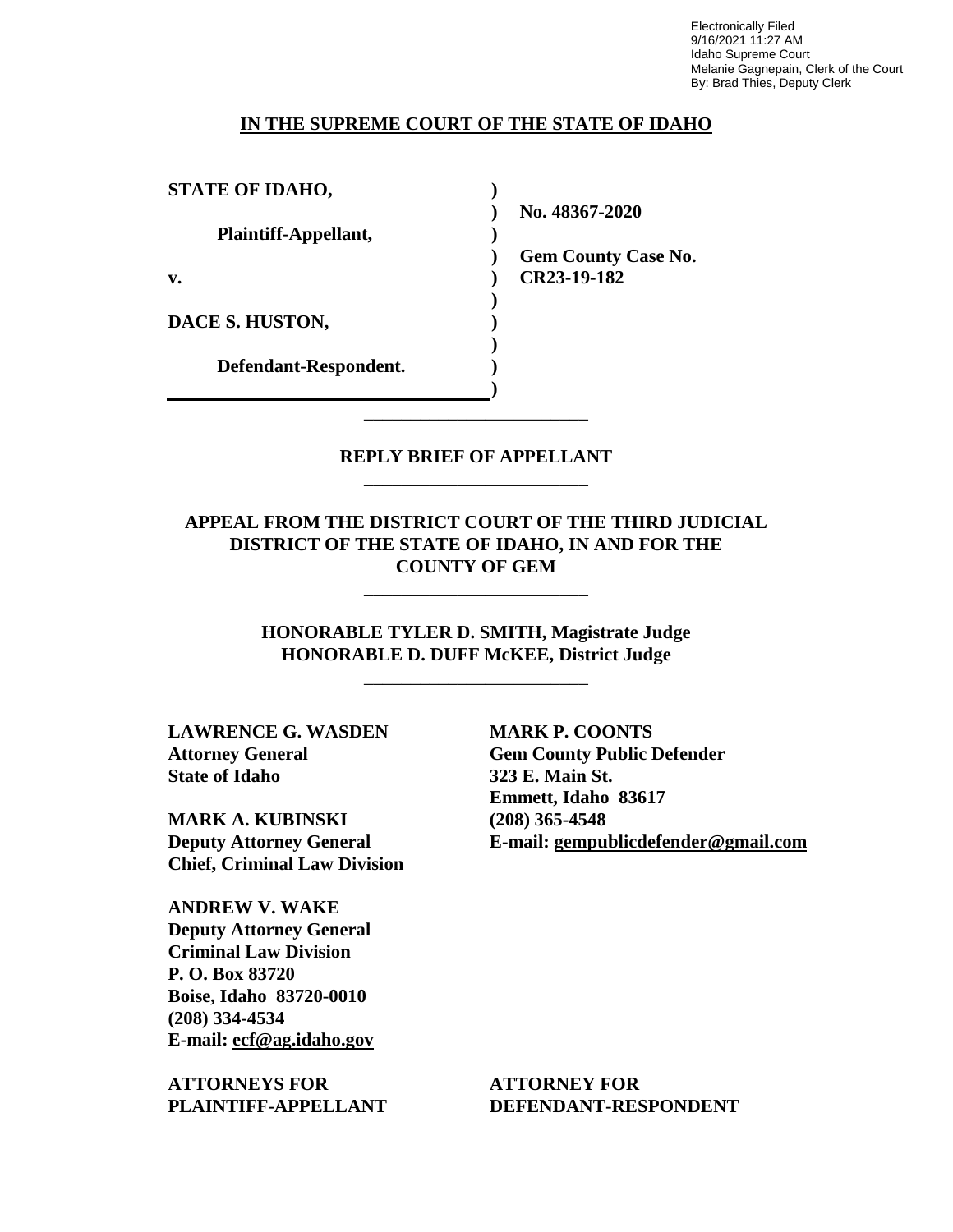# **TABLE OF CONTENTS**

## **PAGE**

| The District Court Erred On Intermediate Appeal By<br>Reversing The Magistrate Court's Denial Of Huston's          |  |
|--------------------------------------------------------------------------------------------------------------------|--|
|                                                                                                                    |  |
| A.                                                                                                                 |  |
| <b>B.</b><br>The Magistrate Court Correctly Determined Huston<br>Was Not Detained Before Officer McIntosh Acquired |  |
| C.<br>In The Alternative, Any Brief Detention Was Justified                                                        |  |
|                                                                                                                    |  |
|                                                                                                                    |  |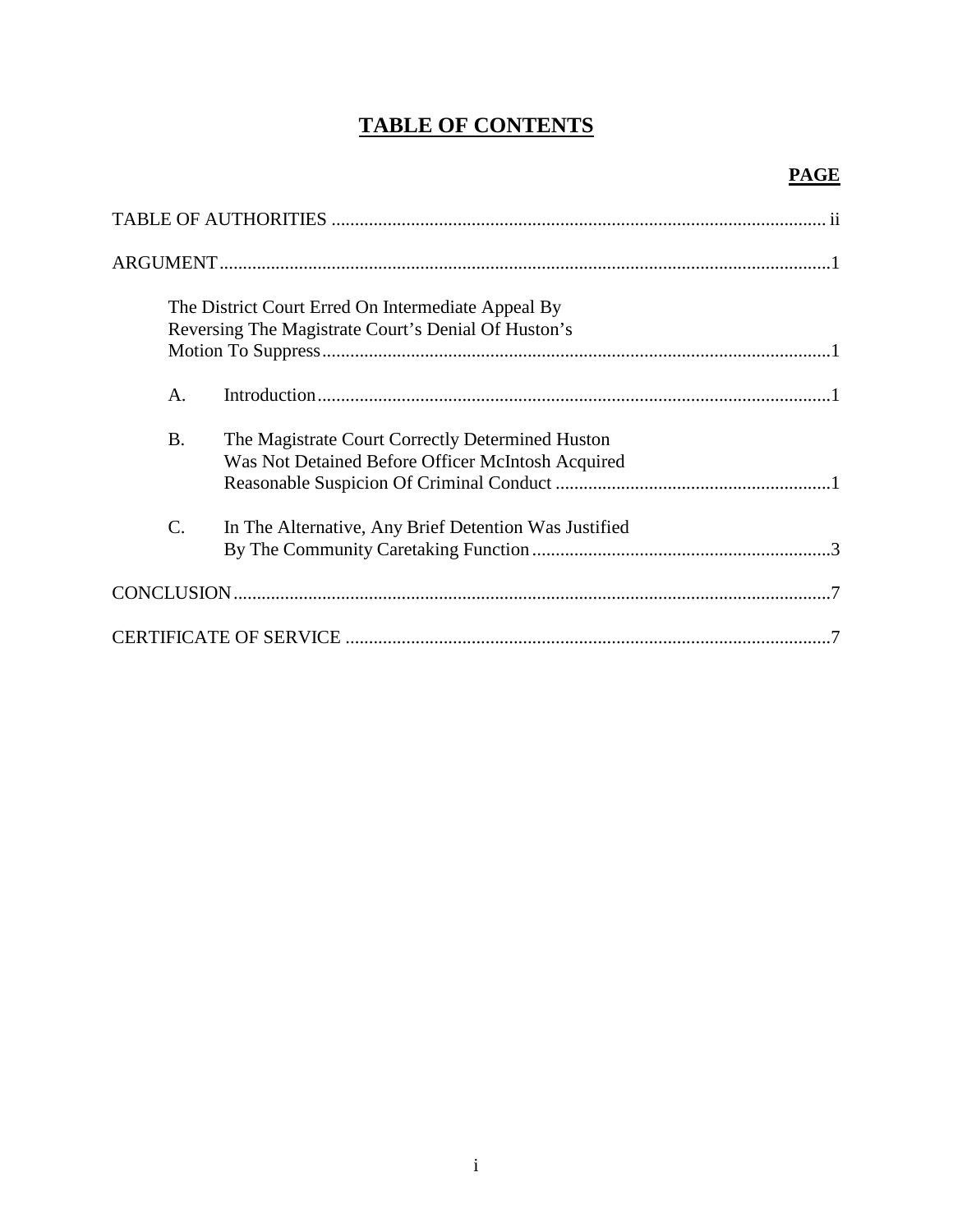# **TABLE OF AUTHORITIES**

| <b>CASES</b> | <b>PAGE</b> |
|--------------|-------------|
|              |             |
|              |             |
|              |             |
|              |             |
|              |             |
|              |             |
|              |             |
|              |             |
|              |             |
|              |             |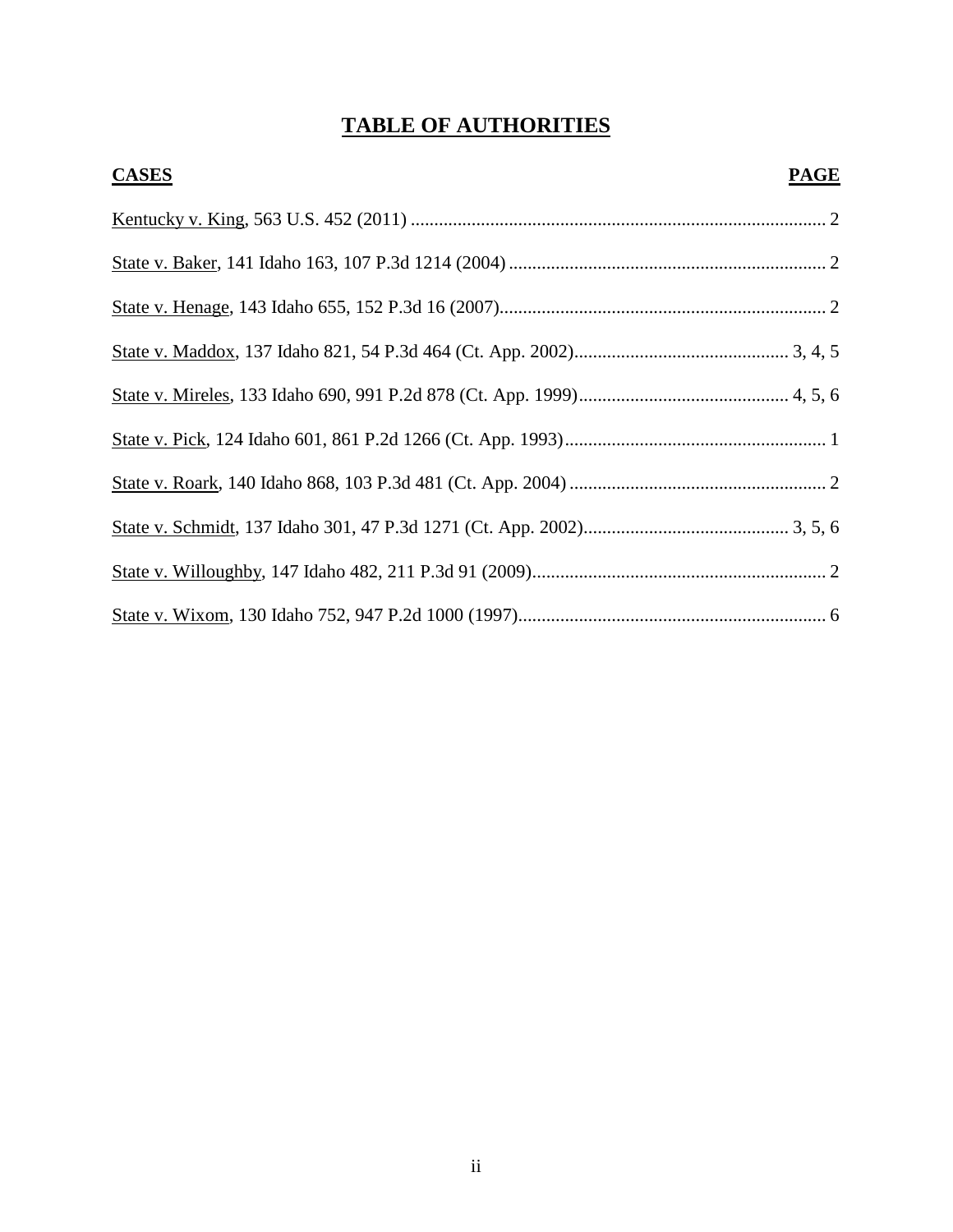#### ARGUMENT

### The District Court Erred On Intermediate Appeal By Reversing The Magistrate Court's Denial Of Huston's Motion To Suppress

#### A. Introduction

On intermediate appeal, the district court erroneously reversed the magistrate court's denial of Huston's motion to suppress. (Appellant's brief, pp. 7-23.) The district court erroneously held that Huston was seized without reasonable suspicion when Officer McIntosh parked near (but without blocking) Huston as he was standing outside his vehicle by the road, in the middle of the night, in a rural area; turned on his overhead lights; approached Huston; and explicitly told Huston that he was free to leave and the lights were on only for safety purposes. (Appellant's brief, pp. 8-18.) The district court also erroneously rejected the state's alternative argument that any brief detention was justified as an exercise of the community caretaking function. (Appellant's brief, pp. 18-23.)

### B. The Magistrate Court Correctly Determined Huston Was Not Detained Before Officer McIntosh Acquired Reasonable Suspicion Of Criminal Conduct

The district court erroneously concluded Huston was seized despite Officer McIntosh specifically telling him he was free to leave. (Appellant's brief, pp. 8-18.) Huston argues the district court did not err because "Det. McIntosh had no other justification to make contact, other than his curiosity. Therefore, by making contact, Det. McIntosh illegally seized Huston in the roadside pull-out." (Respondent's brief, p. 6.) But whether Officer McIntosh had good reason to make contact with Huston is entirely irrelevant to whether he detained Huston. State v. Pick, 124 Idaho 601, 604, 861 P.2d 1266, 1269 (Ct. App. 1993) ("There is no question but that the officer was authorized to approach Pick's truck and ask questions, even if no obvious criminal activity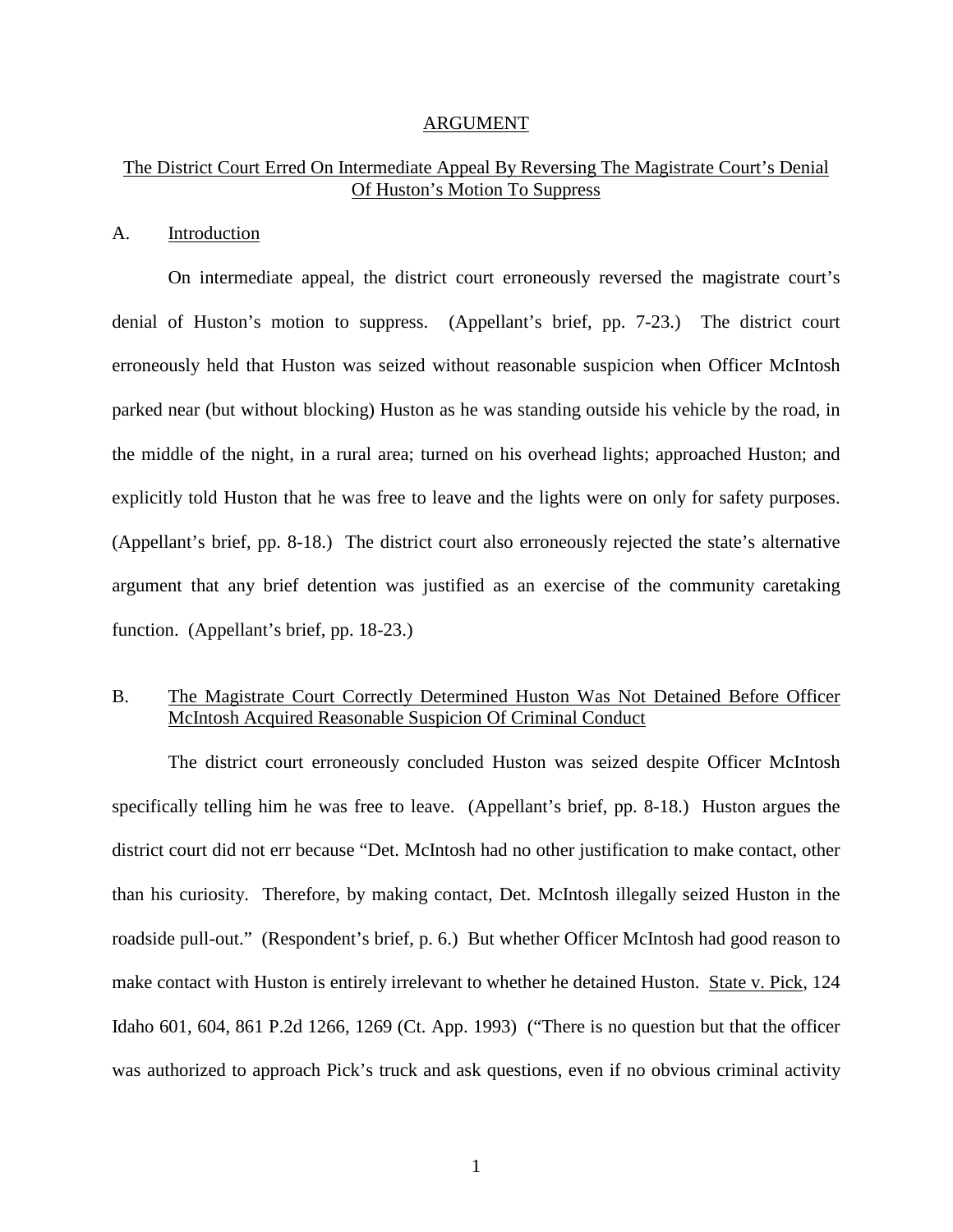was afoot."); State v. Willoughby, 147 Idaho 482, 486, 211 P.3d 91, 95 (2009) ("An encounter between a law enforcement officer and a citizen does not trigger Fourth Amendment scrutiny unless it is nonconsensual."). Whatever the reason for the contact, or even if there was no reason at all, "a seizure occurs only if, in view of all of the circumstances surrounding the incident, a reasonable person would have believed that he was not free to leave." State v. Baker, 141 Idaho 163, 165, 107 P.3d 1214, 1216 (2004).

As discussed in the Appellant's Brief, Officer McIntosh went out of his way to make it clear that Huston was free to leave. (Appellant's brief, pp. 8-18.) Most importantly, he immediately and explicitly told Huston that he was free to leave and the lights were on only for safety. (Tr., p. 11, Ls. 15-21; State's Ex. 2,  $00:00 - 00:03$ .) Huston does not explicitly address any of the Idaho case law―like State v. Henage, 143 Idaho 655, 659, 152 P.3d 16, 20 (2007), and State v. Roark, 140 Idaho 868, 871, 103 P.3d 481, 484 (Ct. App. 2004)―endorsing the common-sense view that where, as here, an officer tells the person approached that he is "free to leave," there is no detention notwithstanding the operation of overhead lights. Instead, he claims in passing that the officer's statement that Huston was free to leave was not part of the totality of the circumstances because there was "no indication he heard he was free to leave based on his compliance." (Respondent's brief, p. 6.) It is unclear what Huston means. The fact that Huston remained on scene after he was told he was free to leave in no way implies that he was seized. The contrary falsely implies that no one who knew they could leave would willingly remain and talk with officers on a consensual basis. See Kentucky v. King, 563 U.S. 452, 463 (2011) ("While most citizens will respond to a police request, the fact that people do so, and do so without being told they are free not to respond, hardly eliminates the consensual nature of the response."). For similar reasons, neither does the fact that Huston remained on scene suggest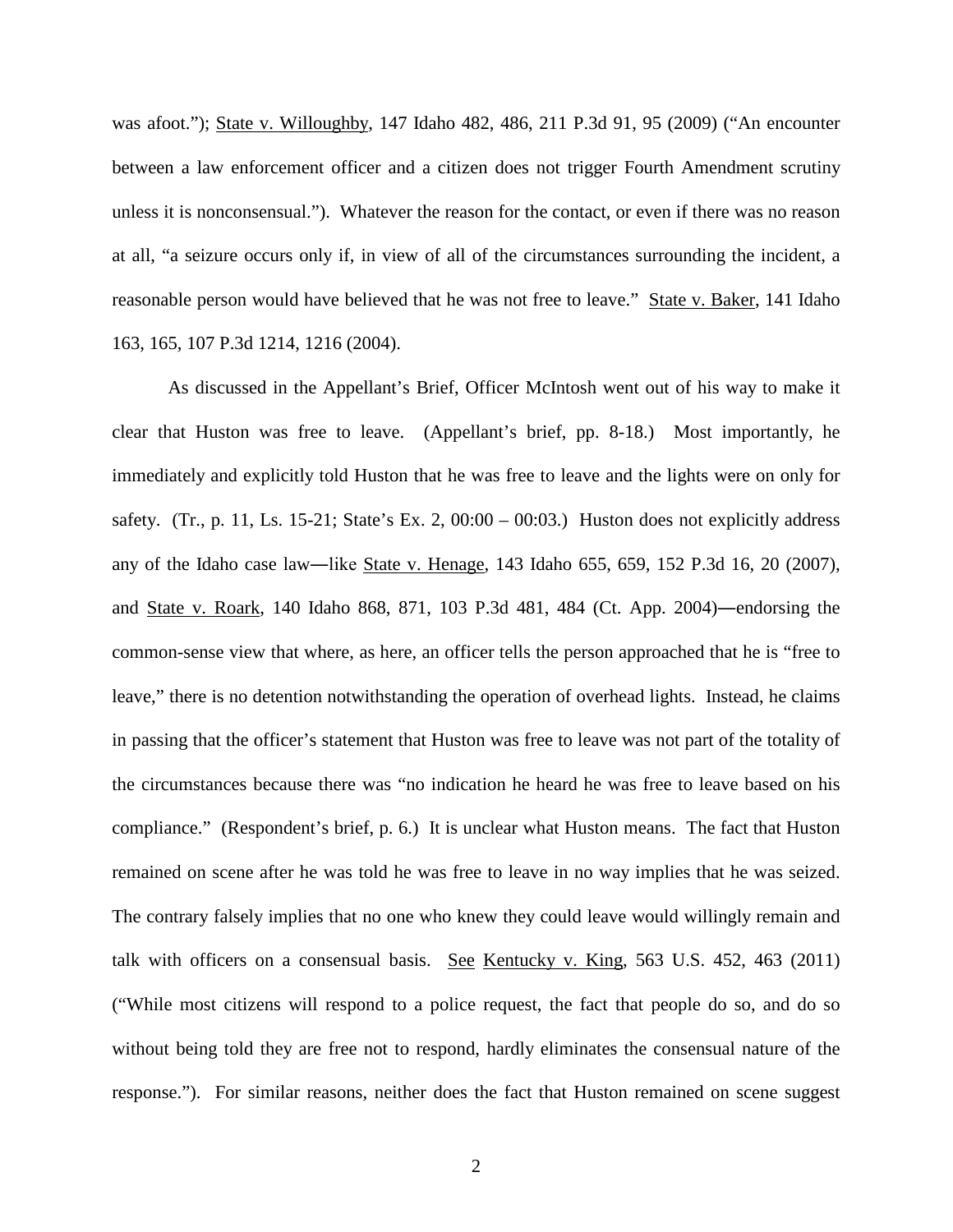that he did not hear Officer McIntosh. To the extent that Huston is suggesting a per se rule according to which what an officer says forms part of the totality of the circumstances only if the officer first confirms that he was heard, such a rule is unsupported by any authority or rationale and is inconsistent with the objective nature of the question whether a seizure has occurred. (See Appellant's brief, pp. 15-16.) Where an officer clearly states that the subject is not free to leave, a finding of a detention does not hinge on the officer first confirming that he was heard. Likewise, where an officer clearly states that the subject is free to leave, a finding that the subject was not detained does not hinge on the officer first confirming that he was heard. Neither does the question whether a detention occurred hinge on whether, for example, the officer confirmed that the subject was aware of the number of officers on scene, confirmed that the subject was aware that guns were or were not drawn, or confirmed that the subject was aware overhead lights were or were not activated.

The district court's holding was contrary to the applicable authority and was error.

### C. In The Alternative, Any Brief Detention Was Justified By The Community Caretaking Function

With respect to the state's alternative argument that any brief detention was justified as an exercise of the community caretaking function, Huston relies on two cases: State v. Maddox, 137 Idaho 821, 54 P.3d 464 (Ct. App. 2002), and State v. Schmidt, 137 Idaho 301, 47 P.3d 1271 (Ct. App. 2002). (Respondent's brief, pp. 7-9.) Both cases are distinguishable.

In Maddox, the officer was on patrol "in the foothills" at around 8:00 a.m. when he encountered a vehicle in which Maddox was a passenger. Maddox, 137 Idaho at 823, 54 P.3d at 466. Maddox and the driver claimed they were looking for a friend who was on foot. Id. After speaking with the officer, they proceeded into an undeveloped area up a dirt road before parking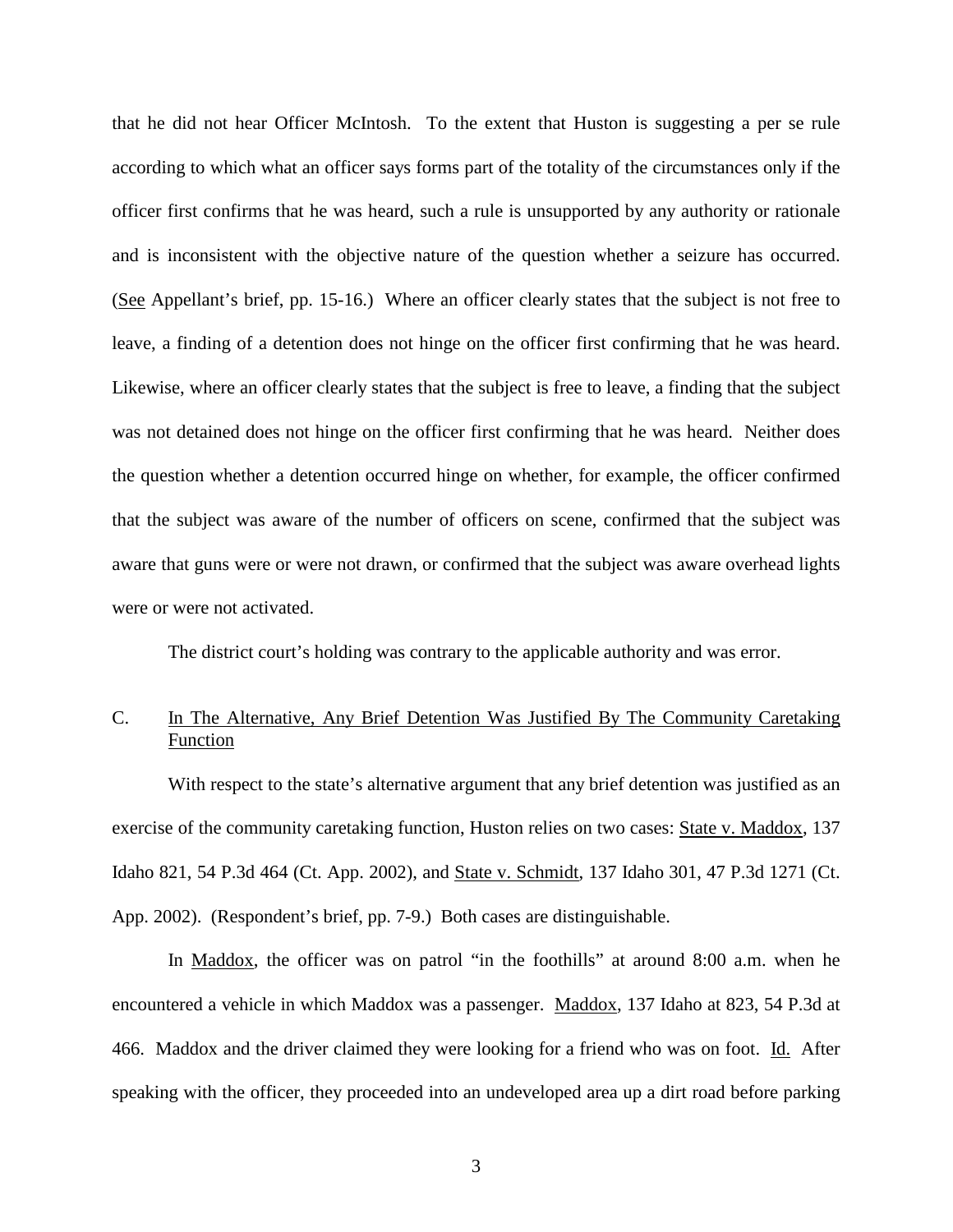just off of the road on a hillside. Id. Believing they may have found their friend and concerned about the rough terrain, the officer again drove toward the vehicle. Id. As he approached, the vehicle proceeded further up a motorcycle trail and the officer initiated his overhead lights to stop the vehicle. Id.

A divided panel of the Court of Appeals held that the community caretaking function did not justify the stop. Id. at 825-26, 54 P.3d at 468-69. To reach that conclusion the court emphasized several facts, none of which are present here. First, the court in Maddox noted that the officer's concern that the vehicle might get stuck if it proceeded up the hill was a concern about the prospective possibility that Maddox and his companion might later be in need of aid, not a concern that they needed aid then. Id. at 825, 54 P.3d at 468. The court held that officers may not "conduct community caretaking stops whenever they anticipate that a citizen might be about to embark upon an unwise venture." Id. Here, Office McIntosh did not make contact with Huston because he thought Huston "might be about to embark upon an unwise venture," but because he was concerned that something had in fact happened to Huston when he failed to appear around the bend of rural road in the middle of the night where there were no intersecting roads and there was nowhere to go. (Tr., p. 6, L.  $14 - p$ , 7, L. 24.) Next, the court in Maddox emphasized that there was no reason for the officer to activate his overhead lights where the events occurred in an "off-road area" with no possibility of passing traffic and "during daylight hours" when it was clear the officer was in a marked patrol car. Id. at 826, 54 P.3d at 469. The court explicitly distinguished State v. Mireles, 133 Idaho 690, 991 P.2d 878 (Ct. App. 1999), where the Court of Appeals held that an officer was performing his community caretaking function when he pulled behind a stopped vehicle and initiated his overhead lights, because in that case the events occurred in the middle of the night and near a road. Maddox, 137 Idaho at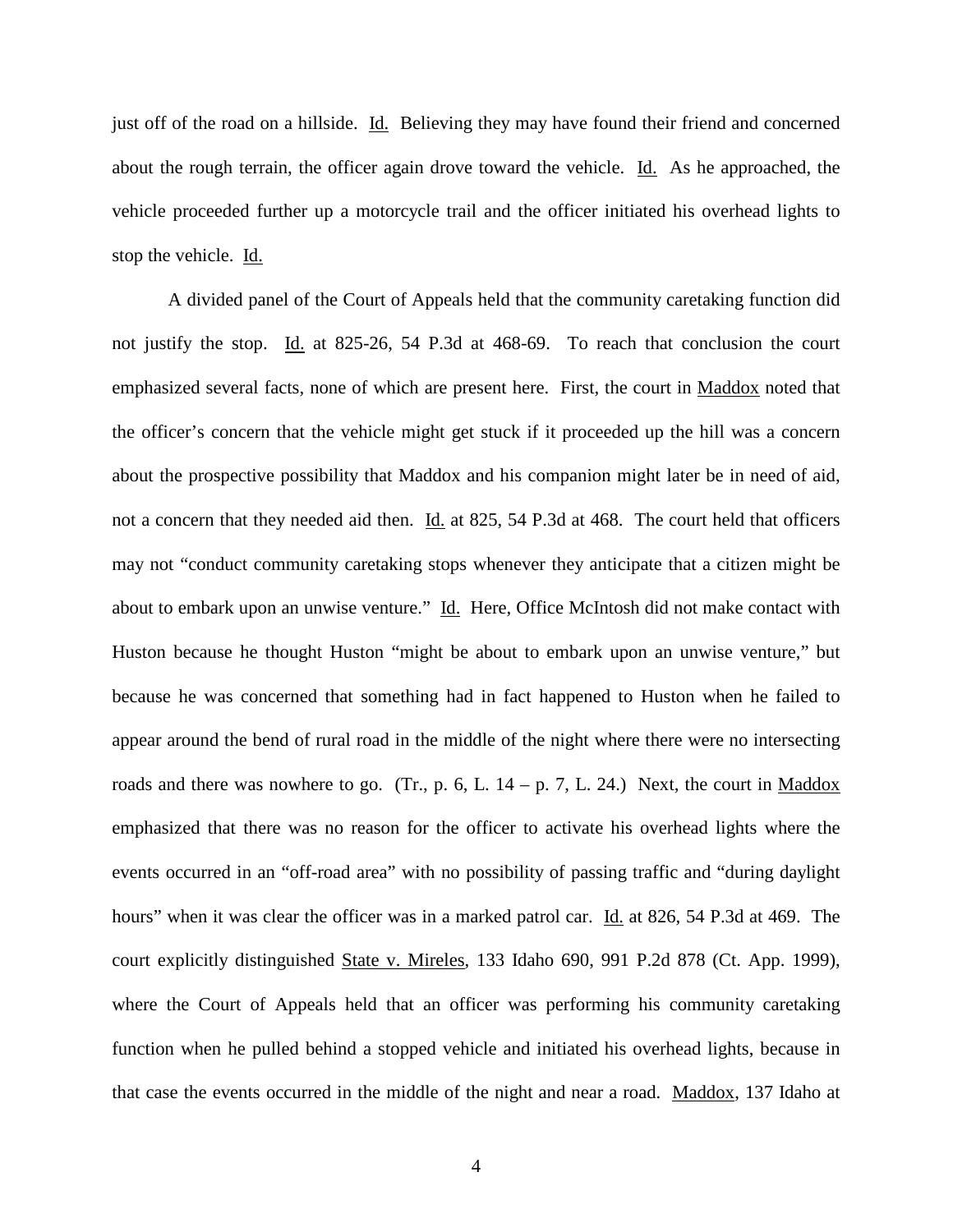825-26, 54 P.3d at 468-69. Because of the time and location of the events, the lights in Mireles "served important purposes other than detaining the motorist, including warning oncoming drivers and conveying to the vehicle occupant that the person stopped behind him was a police officer and not someone posing a threat," while there were no "such ancillary purposes" in Maddox. Id. Here, as in Mireles and unlike in Maddox, the stop occurred in the middle of the night and near a road. Thus, the facts on which the Court relied in Maddox to conclude that the officer was not exercising his community caretaking function are absent here, and the facts on which the Court of Appeals relied to find that the community caretaking function was applicable in Mireles are present here.

Huston next relies on Schmidt. Though Schmidt is closer to the facts of this case than are the facts of Maddox, Schmidt is still importantly different. In Schmidt, at about 6:49 in the evening, an officer observed a vehicle parked roughly thirty feet off of the road in an unimproved pullout, initiated his overhead lights, and parked directly in front of the vehicle "essentially block[ing] any exit route." Schmidt, 137 Idaho at 302, 47 P.3d at 1272. The Court of Appeals held that the detention was not justified by the community caretaking function. Id. at 304, 47 P.3d at 1274. Several facts distinguish this case from Schmidt. First, as in Mireles and unlike in Schmidt, the events here occurred in the middle of the night when it would be more unusual and concerning to find a vehicle sitting at the side of a rural road. Second, as in Mireles and unlike in Schmidt, the officer observed the driver suddenly leave the roadway, raising the specter of some immediate need of assistance. The officer in Schmidt just happened upon a vehicle already parked, whereas Officer McIntosh observed Huston's vehicle disappear around a bend and fail to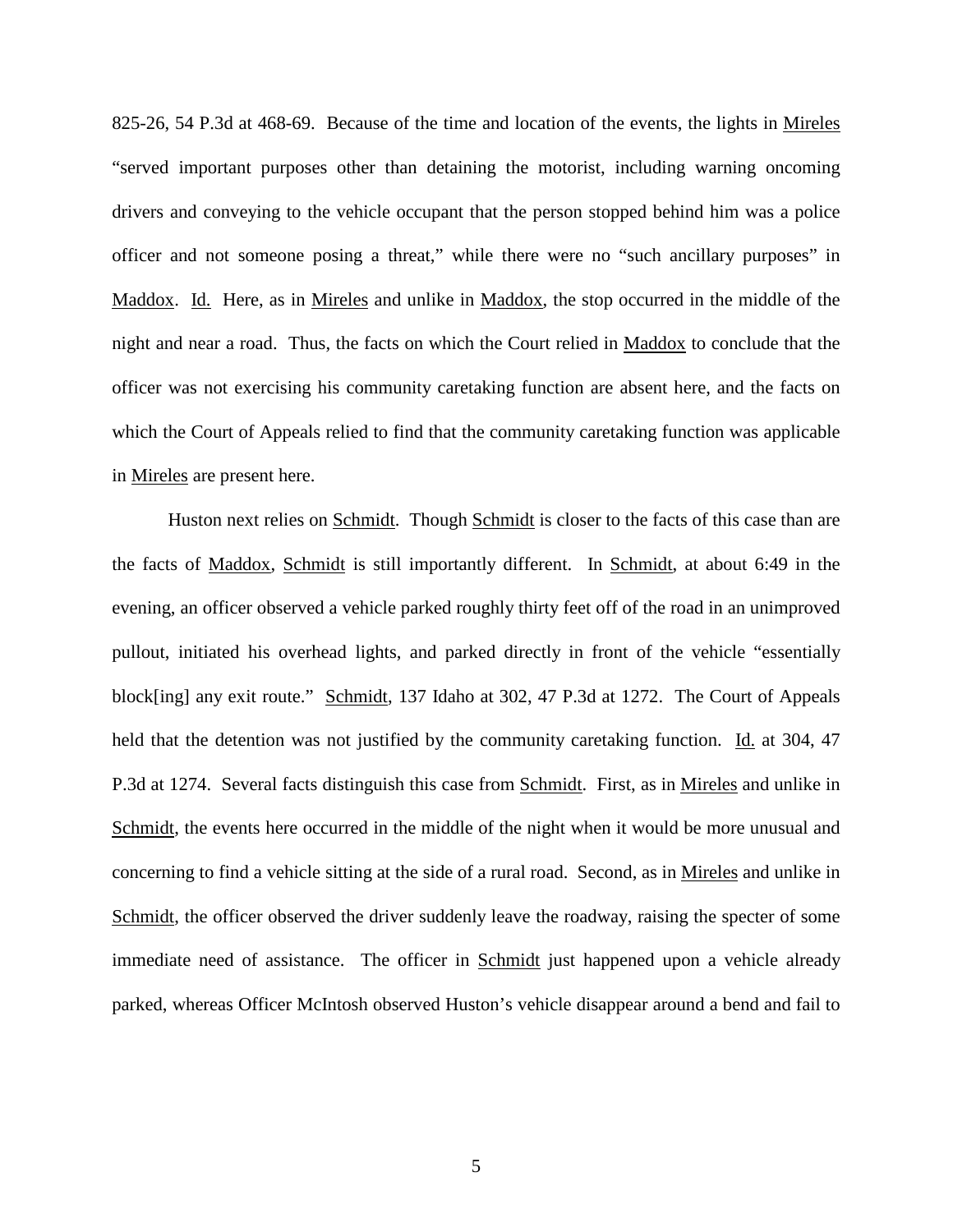reappear. Third, the nature of the alleged detention is importantly different.<sup>[1](#page-9-0)</sup> As in Mireles and unlike in Schmidt, the officer simply parked behind the defendant in a manner that did not block him from leaving. "In analyzing community caretaking function cases, Idaho courts have adopted a totality of the circumstances test. The constitutional standard is whether the intrusive action of the police was reasonable in view of all the surrounding circumstances." State v. Wixom, 130 Idaho 752, 754, 947 P.2d 1000, 1002 (1997) (citations, quotation marks, and brackets omitted). Whether a particular detention is justified by the community caretaking function requires looking to the nature and degree of the intrusion to determine whether it is reasonable in the totality of the circumstances. The detention in Schmidt was intrusive in a way that the alleged detention here was not. While the officer in Schmidt blocked the defendant's vehicle so that it could not leave, Officer McIntosh made a concerted effort to park behind (and a good distance behind) Huston's vehicle to ensure that Huston could leave if he wanted to. (Tr., p. 19, Ls. 5-16.) As discussed above, he then immediately told Huston he was free to leave. (Tr., p. 11, Ls. 15-21; State's Ex. 2, 00:00 – 00:03.) Assuming *arguendo* that there was a detention, it was exceptionally non-intrusive and, unlike the detentions in Schmidt and Maddox, was as minimally intrusive as possible to safely investigate and ensure Huston's well-being.

Both because there was no detention of Huston and, even if there was, it was justified as an exercise of the community caretaking function, the district court erred by reversing the magistrate court's denial of Huston's motion to suppress.

 $\overline{a}$ 

<span id="page-9-0"></span> $<sup>1</sup>$  Of course, the state's primary position is that there was no detention at all in this case.</sup>